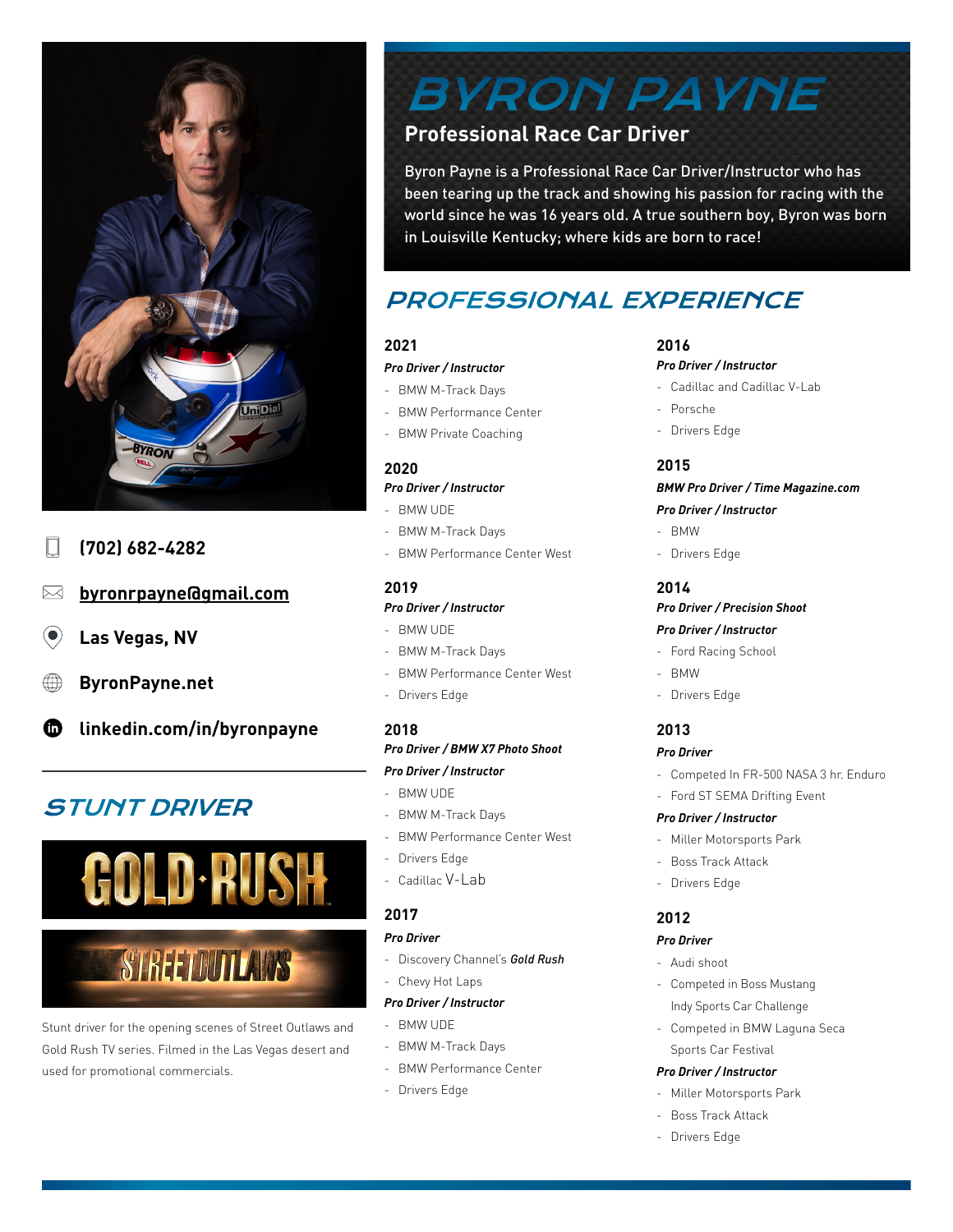# **2011**

#### *Pro Driver*

- SEMA Hot Laps

#### *Pro Driver / Instructor*

- Dodge, Chrysler
- Miller Motor Sports Park
- BOSS Track Attack
- Military
- Drivers Edge

# **2010**

#### *Pro Driver*

- Competed In BMW Miami Homestead 200, Barber 200 Grand-AM
- Marlboro Drift Program

#### *Pro Driver / Instructor*

- Miller Motor Sports Park
- Volkswagen
- Dodge
- Drivers Edge

# **2009**

# *Pro Driver*

- Hot Laps; Marlboro
- Super Car Life
- Drifting Ferrari For E-Channel
- Competed In BMW at Laguna Seca, Salt Lake City, Grand-AM

# *Pro Driver / Instructor*

- General Motors
- Drivers Edge

# **2008**

- *Pro Driver*
- Hot Laps; Marlboro
- Competed In BMW at Watkins Glen Grand-AM

# *Pro Driver / Instruction*

- Hot Laps; Spring Mt. Motorsports Ranch
- Drifting Chrysler
- Drivers Edge

# **2007**

#### *Pro Driver*

- Hot Laps; BMW and Marlboro
- Competed in BMW at Watkins Glen Grand-AM

#### *Pro Driver / Instructor*

- Chief Instructor; American Racing Academy
- Hot Laps; Spring Mt. Motorsports Ranch
- Drivers Edge
- Chrysler and Drifting Chrysler
- Nissan

# **2006**

#### *Pro Driver / Instructor:*

- Hot Laps; BMW, Chrysler and Ferrari
- Hot Laps Lead Instructor; American Racing Academy
- Nissan

# **2005**

# *Pro Driver / Instructor:*

- Hot Laps; Chrysler and BMW
- Hot Laps; LRS Formula 1 Experience
- Drivers Edge

#### **2004**

#### *Pro Driver*

- Hot Laps; Emotion and Chrysler

## *Pro Driver / Instructor*

- Hot Laps; Emotion, Subaru, *Car & Driver Magazine*
- Hot Laps; Emotion, Cadillac, *Car & Driver Magazine*
- Emotion
- Chevy
- Drivers Edge

# **2003**

# *Pro Driver*

- Hot Laps:
	- Emotion, Mercedes Benz U.S.A.
	- Emotion, Chrysler
- Volvo North America

# *Pro Driver / Instructor*

- Hot Laps Facilitator; Mercedes Benz
- Hot Laps; Mercedes Benz Performance Driving School
- Hot Laps; Lexus Performance Driving School
- Drivers Edge

# **2002**

#### *Pro Driver*

- Precision Driving, Toyota and Mercedes Benz
- Precision Driver, Driving Connection, Lincoln Mercury
- Hot Laps; Lexus and Volvo North America

## *Pro Driver / Instructor*

- Hot Laps; Mercedes Benz Performance Driving School

# **2001**

# *Pro Driver*

- Hot Laps; Volvo North America and Mercedes Benz
- Precision Driving; Toyota

#### *Pro Driver / Instructor*

- Hot Laps Racing Instructor; Derek Daly Racing School